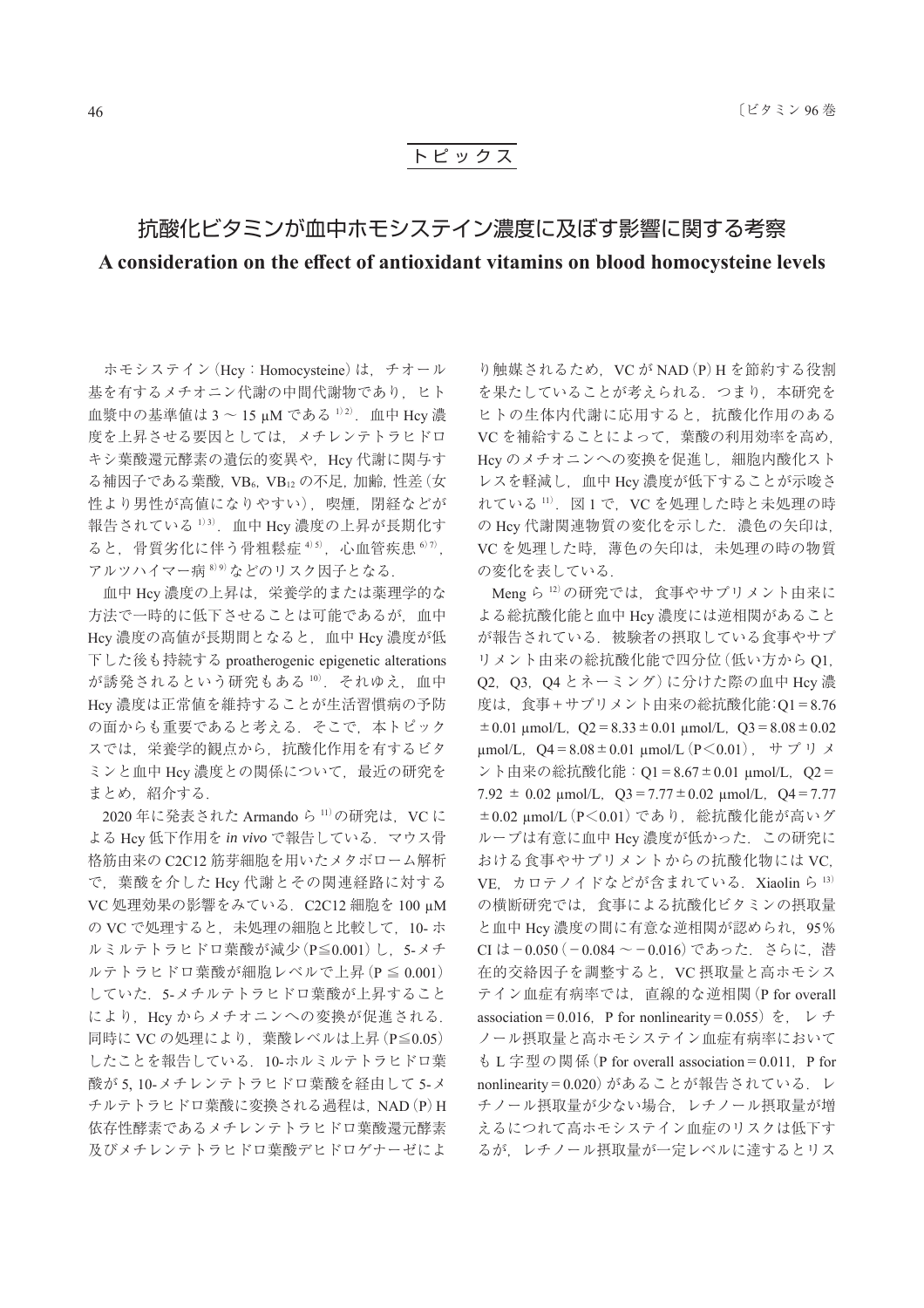

図 1 100 μM の VC で処理したときと未処理の場合の Hcy 代謝に関連する物質の変化

| 表1 抗酸化ビタミンと血漿 Hcy 濃度に関する先行研究 |                |                                   |                                                                                                                                                                           |  |  |  |  |  |  |  |  |
|------------------------------|----------------|-----------------------------------|---------------------------------------------------------------------------------------------------------------------------------------------------------------------------|--|--|--|--|--|--|--|--|
| Reference                    | <b>Methods</b> | Participants                      | Results                                                                                                                                                                   |  |  |  |  |  |  |  |  |
| Meng et al. $^{12)}$         | 横断研究           | n=4391(19歳以上)                     | 血漿Hcy濃度は男性が女性よりも高かった(P<0.001)。血漿Hcy濃度は、男女ともに高齢<br>者、喫煙者、低い身体活動レベルの人において高かった(P<0.05)。食事及びサプリメン<br>ト由来の総抗酸化能が高いほど血漿Hcy濃度が低かった(P<0.01)。                                      |  |  |  |  |  |  |  |  |
| Xiaolin et al. $^{13)}$      | 横断研究           | $n = 1465$<br>$(62.0 \pm 10.7$ 歳) | 高ホモシステイン血症の被験者は、男性で多かった (P<0.05) 。食事によるVC摂取量及<br>びレチノール摂取量と血漿Hcy濃度の間には逆相関が認められた(それぞれ95%CI:<br>0.050、-0.021)。VE、カロテン、ルテインの摂取量と高ホモシステイン血症の有病率との<br>間に有意な関連はみられなかった。         |  |  |  |  |  |  |  |  |
| Ahmand et al. $^{14)}$       | 横断研究           | $n = 116$<br>$(56 - 81$ 歳)        | 身体活動レベルが高い人は、中程度または低い人に比べて血中VE (α-トコフェロールとγ<br>-トコフェロール)濃度、酸化ストレス指標の血中濃度が高く、血漿Hcy濃度が低かった<br>(P<0.05)。認知機能が高いまたは中程度の人は、低い人に比べて血中VE濃度、総抗酸<br>化能レベルが高く、血漿Hcy濃度が低かった(P<0.05)。 |  |  |  |  |  |  |  |  |
| Rajesh et al. 15)            | 無作為化比較試験       | $n=96$                            | 抗酸化ビタミンと一緒にビタミンB群を摂取した群は、抗酸化ビタミンを単独で摂取した群<br>に比べて血漿Hcv濃度が低下した。                                                                                                            |  |  |  |  |  |  |  |  |

|  | 表1 抗酸化ビタミンと血漿 Hcy 濃度に関する先行研究 |  |  |  |  |  |  |  |  |
|--|------------------------------|--|--|--|--|--|--|--|--|
|--|------------------------------|--|--|--|--|--|--|--|--|

クは変化しなかった.レチノールと Hcy の関連メカニ ズムは明らかにされていないが,レチノールは,免疫 機能や抗酸化機能の維持に不可欠であることから, Hcyレベルにも影響を及ぼしていることが考えられる. 一方,その他の栄養素として,カロテン,ルテイン, VE と高ホモシステイン血症有病率の関連性は認めら れなかった.

Ahmad ら <sup>14</sup>)の研究では,では,身体活動レベルが高 い人は,身体活動レベルが中程度・低い人に比べ,血 中 VE  $(α-$ トコフェロールと γ-トコフェロール)濃度, 総 抗酸化能が高く,血中 Hcy 濃度が有意に低い結果が得

られている(P<0.05).また,Loewenstein Occupational Therapy Cognitive Assessment スコアで判定された認知 機能により良好(高い),中程度,不良(低い)の3グルー プに被験者を分類した場合,認知能力が高い・中程度 の人は,認知能力が低い人に比べて,血中 VE(α- ト コフェロールとγ-トコフェロール)濃度,総抗酸化能 のレベルが高く,血中 Hcy 濃度が有意に低かった(P< 0.05).このことからも総抗酸化能と Hcy には関連が あることが推察される.

Rajesh ら  $^{15)}$ は, 抗酸化ビタミン (VC, VE) とビタミ ン B 群 (葉酸, VB<sub>2</sub>, VB<sub>6</sub>, VB<sub>12</sub>) を併用摂取した群では,